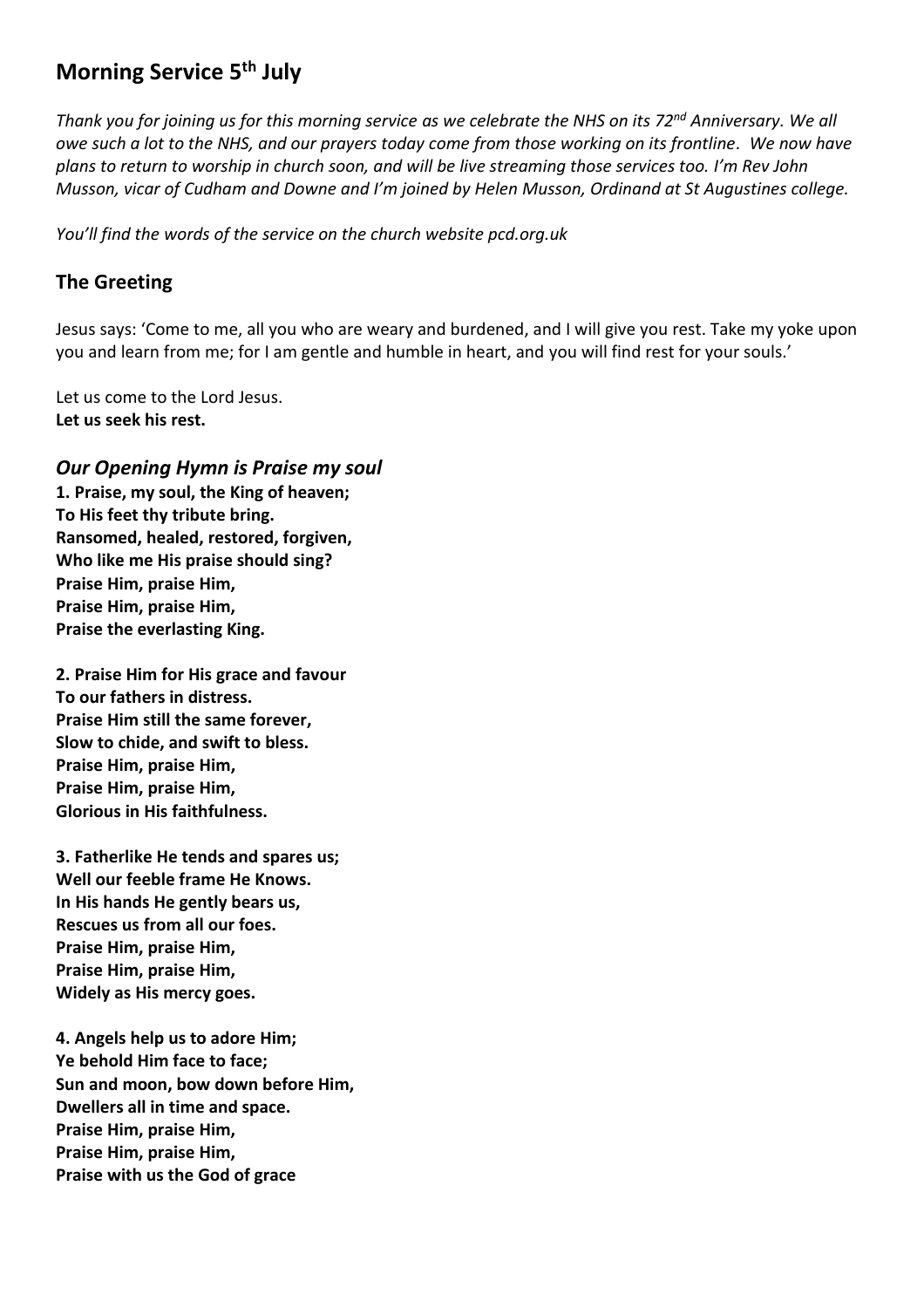## **Opening Prayer**

Father God, we are here today, to praise you, to learn from you. Your wisdom, shown to us through Jesus, your most precious Son, is far greater than that of the world. It has the power to confound all our expectations.

**We approach you now as children, sitting at your feet, bathed in your love, hanging on your every word. Speak to us, Lord. Amen.**

## *We now spend time reflecting on our need to say sorry and to hear God forgive us.* **Let us pray**

Lord Jesus, for the times we do not see what you are doing in the world: **We are sorry, Lord.**

For the times we do things our own way, and do not try to follow you: **We are sorry, Lord.**

For the times we do not listen to the things you are teaching us: **We are sorry, Lord.**

May the God of love bring us back to himself, forgive us our sins, and assure us of his eternal love in Jesus Christ our Lord. **Amen.**

## **Prayer for Today – 4<sup>nd</sup> Sunday after Trinity**

Eternal God, comfort of the afflicted and healer of the broken, you have fed us at the table of life and hope: teach us the ways of gentleness and peace, that all the world may acknowledge the kingdom of your Son Jesus Christ our Lord. **Amen.**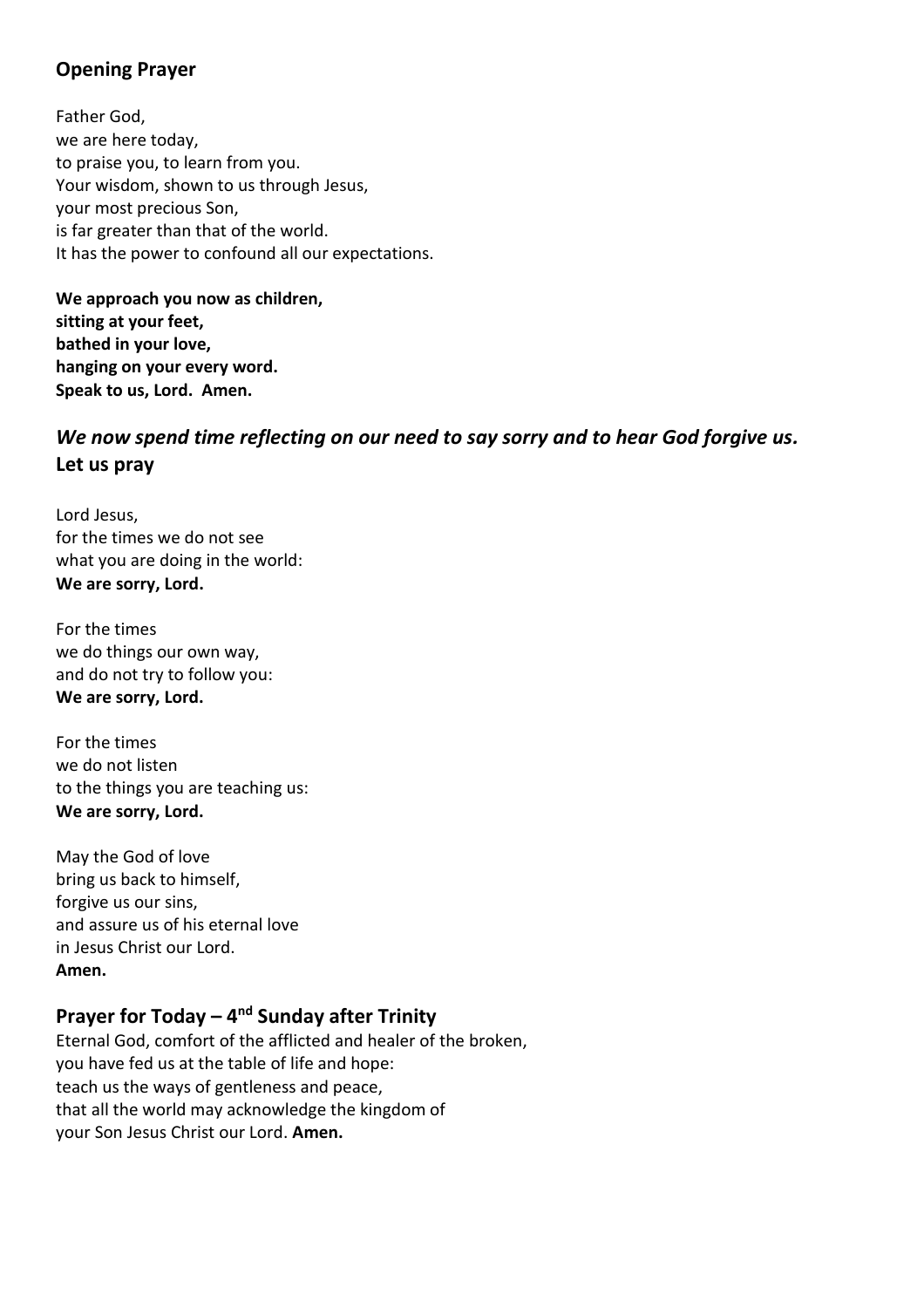### **Bible Reading** *Matthew 11.16-19,25-30 (NIV)*

**<sup>16</sup>** 'To what can I compare this generation? They are like children sitting in the market-places and calling out to others:

**<sup>17</sup>** '"We played the pipe for you, and you did not dance; we sang a dirge, and you did not mourn."

**<sup>18</sup>** For John came neither eating nor drinking, and they say, "He has a demon." **<sup>19</sup>** The Son of Man came eating and drinking, and they say, "Here is a glutton and a drunkard, a friend of tax collectors and sinners." But wisdom is proved right by her deeds.

**<sup>25</sup>**At that time Jesus said, 'I praise you, Father, Lord of heaven and earth, because you have hidden these things from the wise and learned, and revealed them to little children. **<sup>26</sup>** Yes, Father, for this is what you were pleased to do.

**<sup>27</sup>** 'All things have been committed to me by my Father. No one knows the Son except the Father, and no one knows the Father except the Son and those to whom the Son chooses to reveal him.

**<sup>28</sup>** 'Come to me, all you who are weary and burdened, and I will give you rest. **<sup>29</sup>** Take my yoke upon you and learn from me, for I am gentle and humble in heart, and you will find rest for your souls. **<sup>30</sup>** For my yoke is easy and my burden is light.'

## **Talk**

Today we celebrate the 72th anniversary of the NHS. It's an amazing institution, consisting of porters, cleaners, administrators, managers, caterers, physios, GP's, chaplains, consultants and many many more. Our prayers today have requests from Kate, a consultant, Beryl, a NHS Manager and Tim, a chaplain. We owe an amazing debt to all carers, and we focus on the NHS in particular today.

Early on in the Covid19 crisis, rainbows started appearing in windows across the UK, and they quickly became linked to thanks for the NHS and the weekly clap for carers on Thursdays at 8pm, and there will be one final round of applause today (Sunday) at 5pm. Did you know, though, that the rainbow initiative appears to have been started by a handful of mothers in Bari, Italy, who put their children's artwork on facebook and this was picked up across that country. Romina Anardo, 38, a journalist at a local newspaper in Piossasco, a small town near Turin, has been working from home since her five-year-old son's school closed because of the outbreak. He drew a rainbow accompanied with the words 'andra tutto bene'; – all will be well, or don't give up, hang in there.

In the Bible, the rainbow is linked with the story of Noah and celebrates God's promise that he will be with his people, caring for them, reminding us every time we see one, that his relationship with us remains forever.

When people think about the NHS, and now this powerful rainbow symbol, we see care at the heart and a reminder when things become more normal, not to forget the debt we owe to those on the frontline of healthcare, to say thank you to them for their amazing sacrificial work over these last few months, and continue today and into the future.

And so back to our bible reading. The people had been waiting for centuries for a messiah, and then it appeared to them that like London buses, several came along at once. Each is offering something but none of them satisfies their needs completely. Two mentioned in the bible are John the Baptist and Jesus – John has the stark message 'repent – turn away from wrong' because God is on his way, and Jesus seems to have parties with those at the margins of society and upsetting the religious people of his day. John is too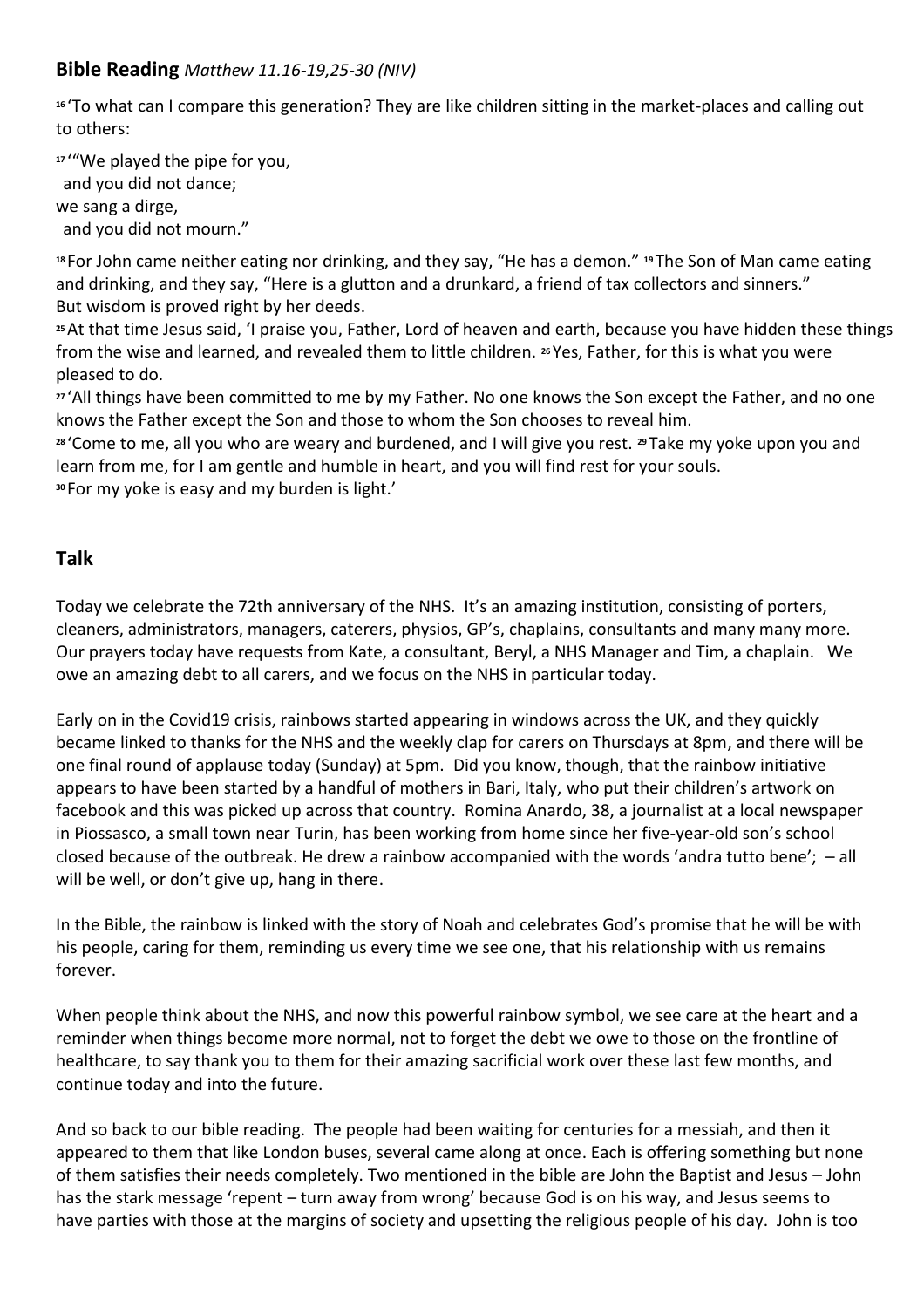austere, Jesus too jolly. People were looking for something that suited them, rather than listening to God, they were looking but not really seeing, hearing but not really listening. I wonder how you would have responded to such people – despair, anger, frustration. Jesus often displayed these things, particularly to the religious leaders of his day. But to the ordinary people, the 'sinners' as his accusers called them, he offered comfort, understanding and love.

Listen again to the final words of our reading today – they sum up, I think, what lies at the heart of all that is good in all who work in the caring service which is our NHS. Jesus says 'Come to me, all you who are weary and burdened, and I will give you rest. Take my yoke upon you and learn from me, for I am gentle and humble in heart, and you will find rest for your souls. For my yoke is easy and my burden is light.'

Weary and burdened – that describes many of us after these last few months, I know it describes me. What does Jesus promise – 'rest', not relaxation or laziness, but rest. Imagine a friend, nurse or chaplain taking the burden from our shoulders when we are weighed down with grief or pain; each and every human act of love reflects on these words of Jesus – it's something we can receive when we ask, and something we can give when able. Often, in my experience, we do both at the same time. Jesus goes on to describe himself as gentle and humble in heart – can we see Jesus like that, can we dare see his humble heart reaching out to us, supremely on the cross, as he then identifies where we most need rest – not just in our bodies, but in our souls – as one great theologian said, our hearts are restless, till we find our rest in you. Trust your weary, troubled, burdened soul to Jesus – he's the one who can calm troubled minds, just as his friends saw him calm a storm.

Finally he promises an easy yoke – nothing to do with eggs, but the framework around an animal's neck to make it easier to pull or carry heavy loads – and often in the old testament liked to the words of scripture. Back, therefore to our rainbow, or rather the words that accompanied them in March – andra tutto bene – all will be well – our burden is made easier when we listen to Jesus, when we trust Jesus, when we fall back on the love of Jesus in these troubled times.

Now, let's enjoy a time of meditation based on that final verse

Come to me All of you That are weary And are carrying Heavy burdens And I will give you Rest

Think about each part of this verse, enjoy how Jesus' wisdom confounds expectations of the world. I'll read a line, then pause. Let God speak to you through his Holy Spirit as you hear them. Take them in and allow Jesus to make them real for you. And here's a prayer you might use too.

Lord, you know how weary and bowed down I feel sometimes. I claim your rest for my soul. I come to you in my emptiness and cry to you for your fullness. Rescue me and fill me, Lord. **Amen.**

(you might want to repeat this reflective meditation for yourself each day this week)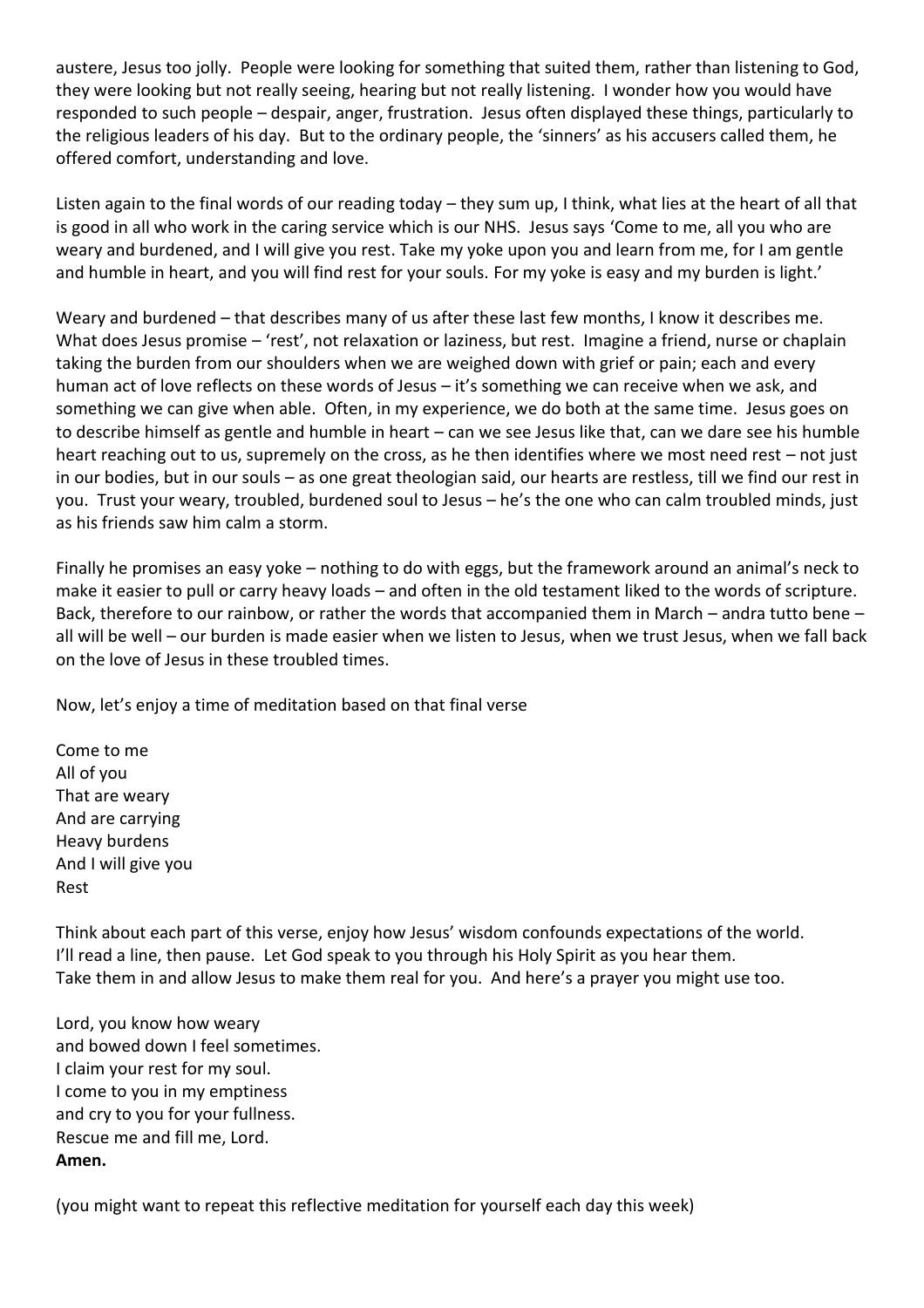Let's take a moment to rest, and then we sing together 'be still'...

*Please join us for homegroup on Wednesday at 8pm via zoom as we look again at this passage - Meeting ID: 869 9839 3932 Password: 497064 John will be sending out notes soon, please ask if you'd like a copy.*

### **Song of Response –***Be still*

**Be still, for the presence of the Lord, the Holy One, is here; Come bow before him now with reverence and fear: In him no sin is found - we stand on holy ground. Be still, for the presence of the Lord, the Holy One, is here.**

**Be still, for the glory of the Lord is shining all around; He burns with holy fire, with splendour he is crowned: How awesome is the sight - our radiant King of light! Be still, for the glory of the Lord is shining all around.**

**Be still, for the power of the Lord is moving in this place; He comes to cleanse and heal, to minister his grace - No work too hard for him. In faith receive from him. Be still, for the power of the Lord is moving in this place.**

#### **The Creed**

Let us declare our faith in God. **We believe in God the Father, from whom every family in heaven and on earth is named.**

**We believe in God the Son, who lives in our hearts through faith, and fills us with his love.**

**We believe in God the Holy Spirit, who strengthens us with power from on high.**

**We believe in one God; Father, Son and Holy Spirit. Amen.**

### **The prayers** *- the response is 'Lord, graciously hear us'*

Let us pray to God our Father, whose Son came that we may have life. We give you thanks for the life and work of all those whose vision founded our National Health Service, and for those who serve others in care and compassion. We pray that their work and ministry to the sick may enrich and support the welfare of all. Consultant Kate asks us:

To give thanks that we have a health system that delivers healthcare to everyone who needs it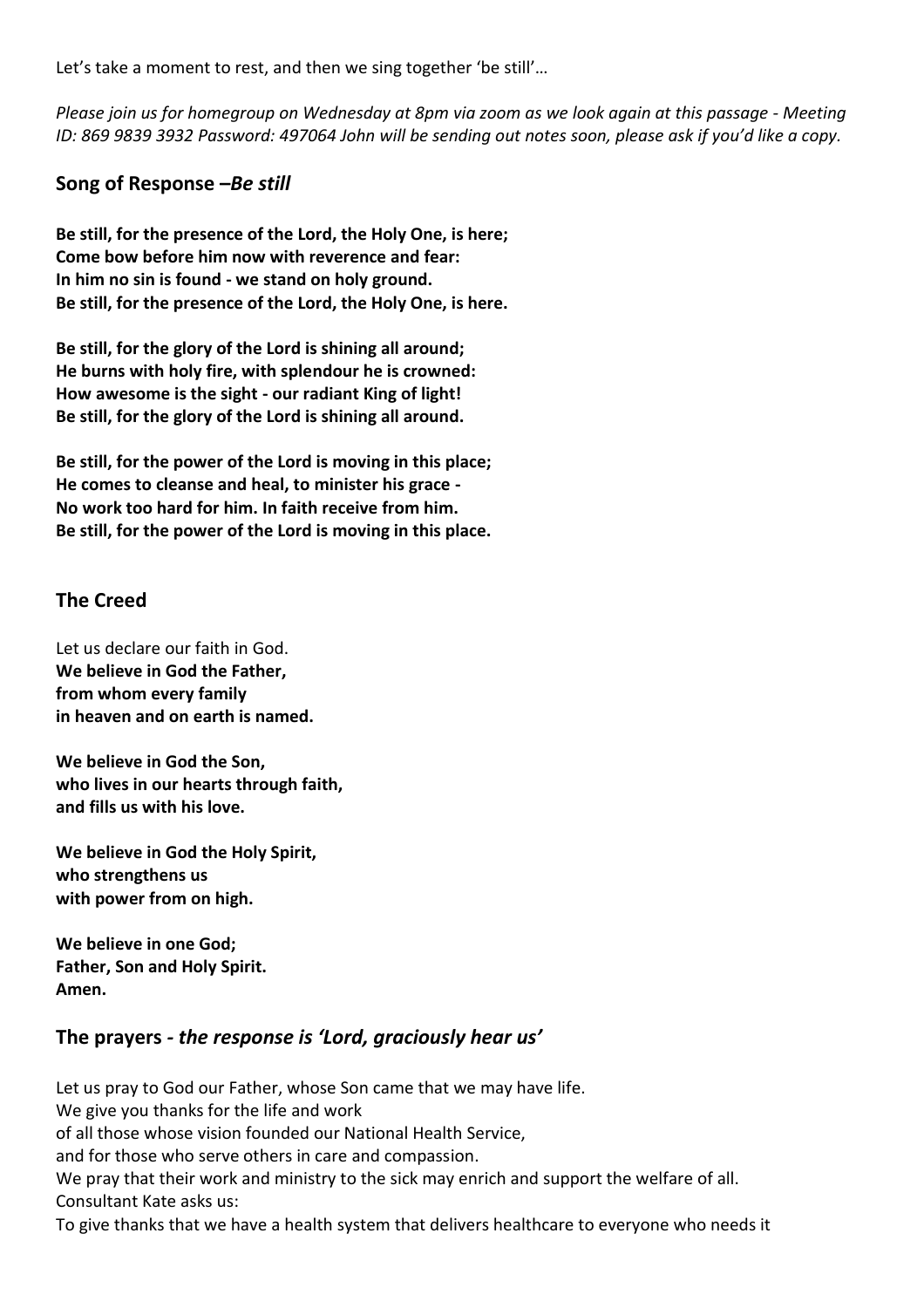To pray that everyone in the NHS from cleaner and dinner server to nurse to doctor, from physio to speech therapist, from administrative staff to senior management is equally valued as they are all vital in caring for people who are ill To pray that NHS trusts work collaboratively to deliver the excellent care that every patient deserves

Lord, hear us. **Lord, graciously hear us.**

We give thanks for all who provide leadership in healthcare, for those who exercise stewardship and allocate resources

and pray that, in challenging times,

support and compassion may be shown to those most in need.

NHS Manager Beryl asks us:

To pray for, and praise God for, all the NHS staff that were redeployed, often from a desk job to frontline cleaning jobs in the community hospitals, that are now planning to return to their substantive post. To pray for the school immunisation nurses, as they plan for a very busy summer, trying to catch up on the planned programme that has been disrupted, whilst trying to plan for the autumn flu immunisation programme as well.

To pray for The Kent Community Health Foundation Trust Child Health Information team are just returning from redeployment; that they will not feel stress over the next few months as they undertake the admin work for the school immunisation programmes.

Lord, hear us.

### **Lord, graciously hear us.**

We pray for all who promote health and wellbeing in policy and practice;

for all who care for the sick, in hospital, in care homes, and at home;

for doctors, nurses, care assistants and cleaners.

We seek guidance and strength for all chaplains,

and for all engaged in teaching and medical research.

Lead Chaplain Tim asks us to pray…

That people will find meaning in life when facing the challenge of COVID-19 and the present situation. For wisdom and resilience and that Staff, including Chaplaincy Team members will work safely and have opportunity to rest and recuperate.

For blessings on engaging or re-engaging chaplaincy volunteers, who are able to return to their duties; For encouragement for all who cannot do chaplaincy work at present.

For peace and strength as we reflect in services for staff to respond to grief,

to find hope and to re-affirm our life in community where we look out for one another.

Lord, hear us.

**Lord, graciously hear us.**

We pray for those who suffer in body, mind, or spirit; for those who are terminally ill, elderly or frail;

for all who live with a disability or in constant pain, and for the many who strive to bring comfort and healing to them.

Lord, hear us. **Lord, graciously hear us.**

Remember in your kingdom, O Lord, all those who have faithfully served you here on earth and are now at rest;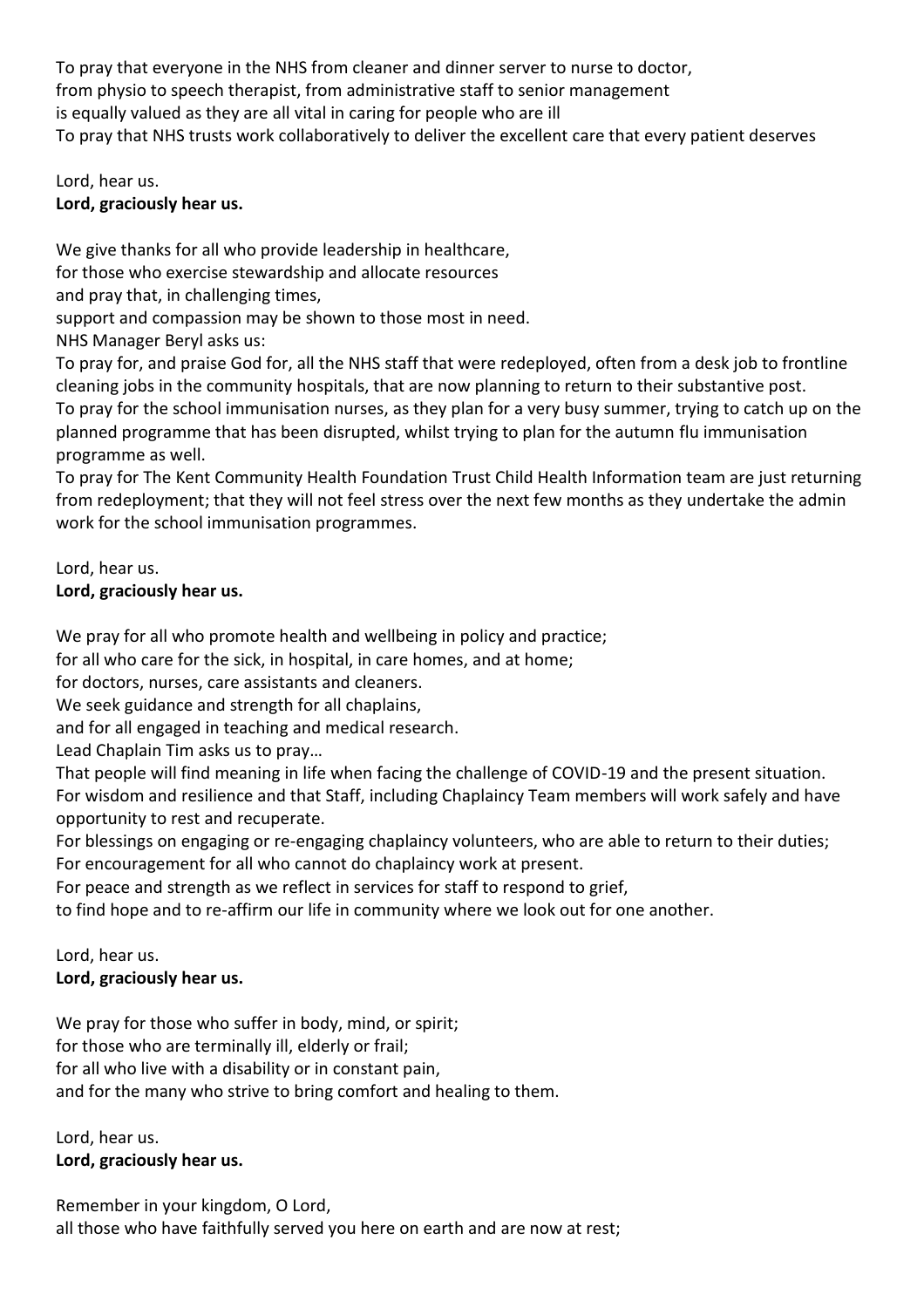grant us, with them, and with all the faithful departed, the joy of your salvation. We commend ourselves, and all for whom we pray, to the mercy and protection of God.

Merciful Father, **accept these prayers for the sake of your Son, our Saviour Jesus Christ. Amen.**

*After a moment to bring our own prayers to God:* Jesus taught us to call God our Father, so in faith and trust we pray:

**Our Father, who art in heaven, hallowed be thy name. Thy Kingdom come, thy will be done, on earth as it is in heaven Give us this day our daily bread. And forgive us our trespasses, as we forgive those who trespass against us. And lead us not into temptation, but deliver us from evil. For thine is the kingdom, the power and the glory, for ever and ever. Amen**

As we come to the end of our service today and we give thanks for the NHS, a final prayer we can share **Lord God,**

**Living through these troubled times brings contradictions. Some of us are more busy than ever, Others have little to do, but their minds are in turmoil. So we thank Jesus for his love, and for the way those who work in the NHS share in that task Of lifting burdens in the name of Jesus. Amen.**

*We sing our closing song – Amazing Grace - it is Jesus grace that lifts the burdens of our souls and frees us to serve him.*

### **Closing Song: Amazing Grace –** *Chris Tomlin Version*

**Amazing grace How sweet the sound That saved a wretch like me I once was lost, but now I'm found Was blind, but now I see**

**'Twas grace that taught my heart to fear And grace my fears relieved How precious did that grace appear The hour I first believed**

**My chains are gone I've been set free My God, my Saviour has ransomed me And like a flood His mercy reigns Unending love, amazing grace**